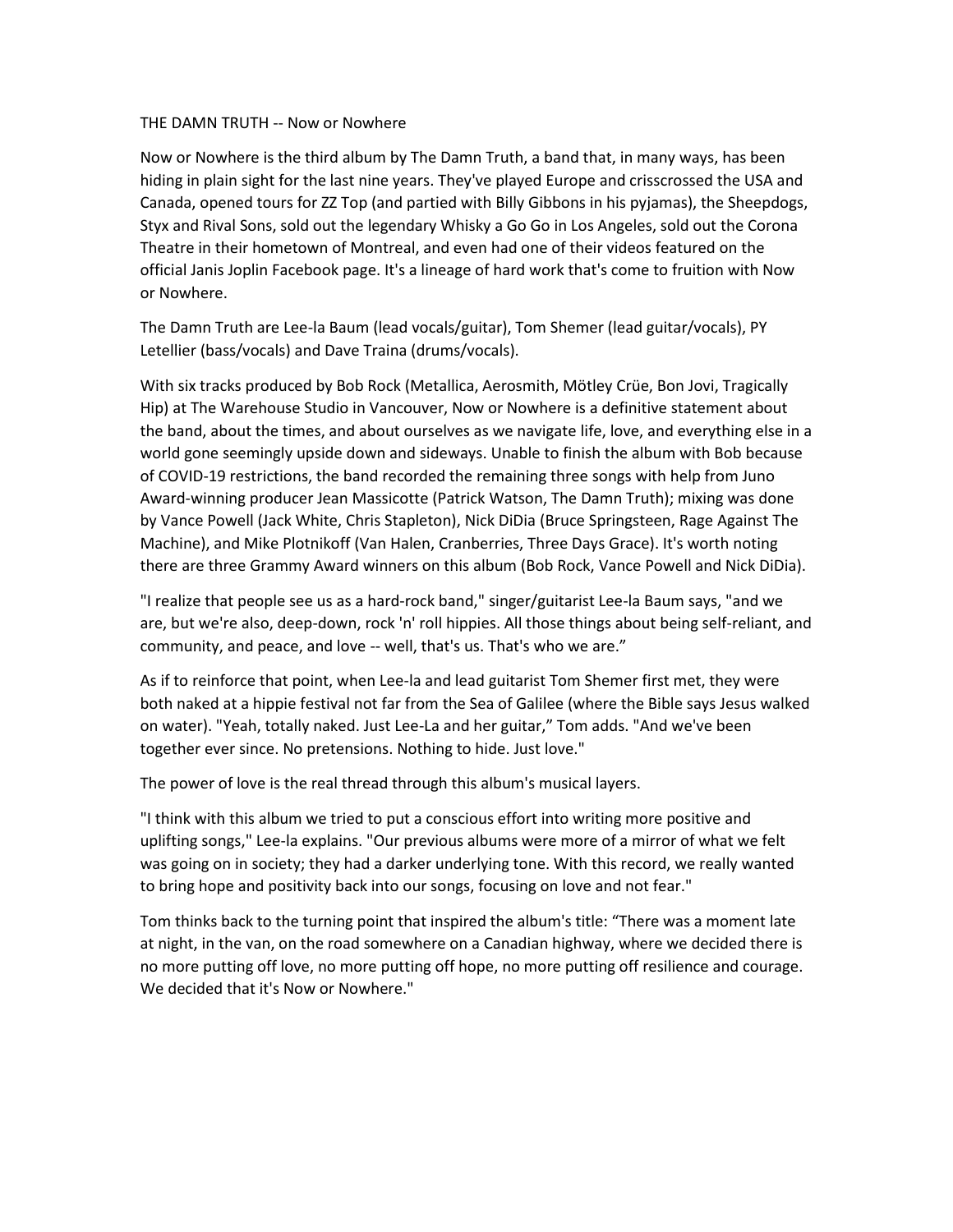The '60s ethos of organic self-sufficiency is the lifeblood of The Damn Truth and the secret to a work ethic that has garnered them almost 2 million streams on Spotify, 60,000 followers on TikTok and more than 2 million YouTube views. Lee-la's voice on the Yves Saint Laurent Mon Paris perfume video ad has been heard internationally, doubling their fan base overnight as the word about The Damn Truth and their powerhouse singer circled the globe.

"We are fortunate enough to live in a time where knowledge is free, and you can basically learn how to do everything yourself." Tom says. "That was instrumental for us as a young band with no budget. We had to make and shoot our own videos, produce and record our own releases and do all the promo ourselves. The by-product of this was that, in a sense, we were the artist, record label and distributor of our art, which allowed us to have insight into what it means/what to expect from a record label, filmmakers, etc."

That DIY attitude appealed to Bob Rock and was reminiscent of his early days working with indie bands during his formative years in Vancouver. He was so impressed with The Damn Truth's attitude and songs, and with Lee-la's voice, that he decided to record them live off the floor, in keeping with the band's '70s rock roots. This allows for a better band dynamic and ensures the bed tracks have that powerful live gig energy that's so crucial to the Bob Rock sound. (Bob calls it, "Getting the FEELS.") "He just got us, what we were about, what we were trying to do," Lee-la recalls. "He was all about the music and having the band support the song every step of the way. He had a clear vision but was also very open to our suggestions and ideas."

Back home in Montreal, it soon became apparent that the pandemic lockdown meant a tough decision for the band.

"When we left Vancouver it was really with, 'See you soon,' not, 'Goodbye,' " Lee-la says. "The experience was so positive that it was a no-brainer to want to come back and finish the album with Bob. So we were all pretty much in shock when COVID took hold and no one could travel. So, finishing the record on our own was definitely out of necessity, not desire.

"It was very daunting at first. How could we actually do this? We were considering releasing the Bob Rock recordings as an EP, but feeling that we still had some very strong songs on our hands, and being firm believers in the album as an art form unto itself, we just didn't want to break apart the body of work. We never try to write concept albums, but in my opinion they end up being just that."

Although the first single, This Is Who We Are Now, sets the tone, it is actually Only Love that sets the theme ("Only love can keep us going/So if we hold on, it'll be all right.") A melancholy song in its demo version, Bob Rock suggested a refocus that brought out its true potential.

"I think we were all scratching our heads in disbelief when he wanted us speed it up that much," Tom says, "but today I can't believe we ever played it any other way, and it's so hard-hitting and rocky now."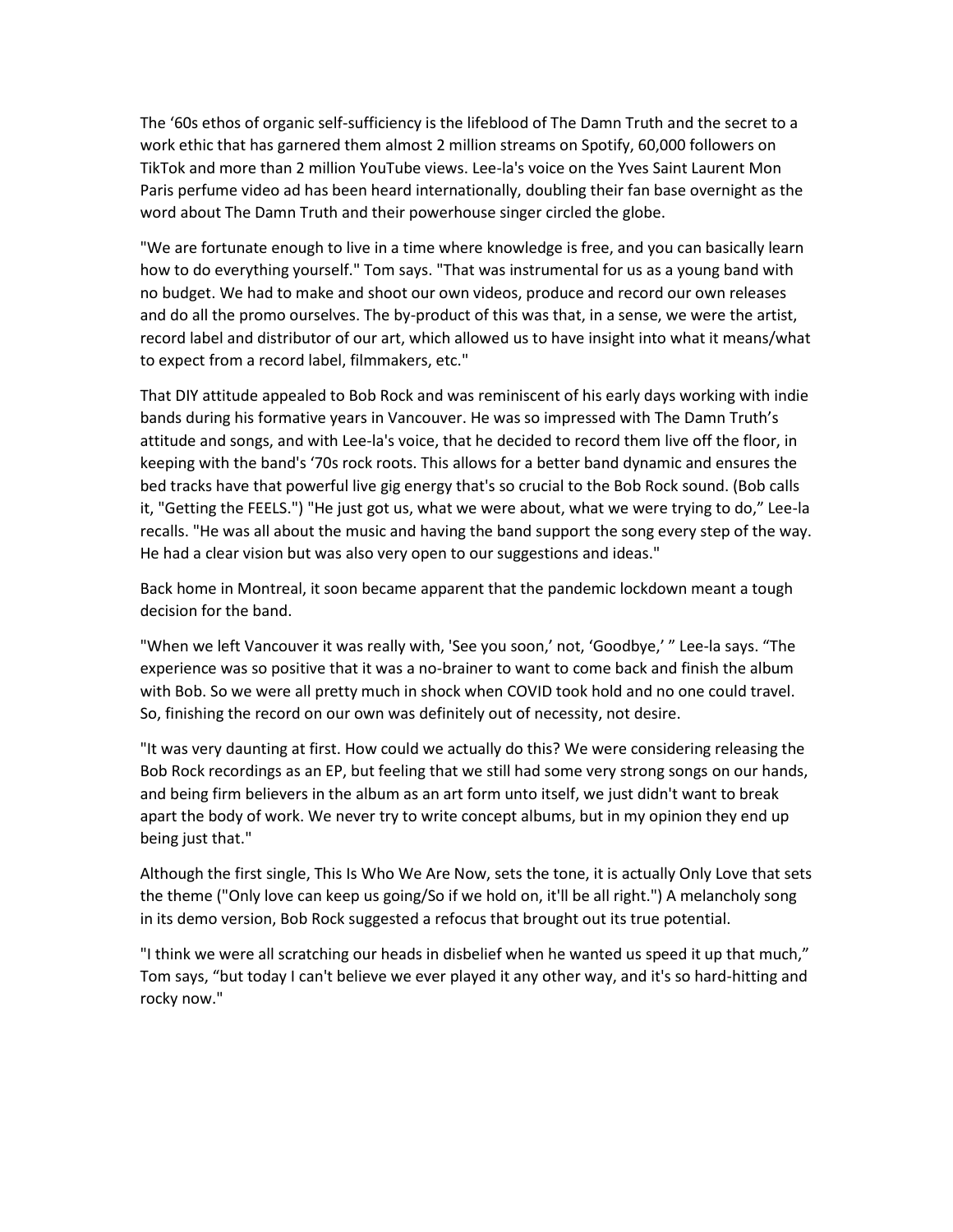This Is Who We Are Now is a classic study of inspiration coming at any time.

"Like almost everything good that The Damn Truth has ever produced, this song was born on the road and could be considered a 100% collaboration among the four of us," Tom points out. "I'll never forget the moment when I was driving to a gig in eastern Texas and PY was sitting in the passenger seat next to me. I told him, 'Dude, press record on the voice memo,' and I hummed, 'This is who we are now' into his phone. Months later, as the band laid down the track in the studio, Lee-la walked into the control room, grabbed the microphone and without writing anything down on paper, she did the take. That was it. Done."

There is no mistaking the arena-rock guitar that pries open the sing-a-long Tomorrow and the underlying sentiment that a lot of us are feeling right now.

"I made a conscious effort to try to forget the past, and say, 'Fuck you' to the future and focus on now," Tom says.

Lonely is a track familiar to fans who've seen the band perform it live, but the a cappella version audiences are used to has been given a serious dose of heaviness and depth. Once again, Tom explains why this song is so emotionally important to the band.

"We were on yet another cross-Canada tour when our van caught fire while we were in it and burned to a crisp on the highway in Sault Ste. Marie. As a band, we always sing together in the van on the long highway drives. Just prior to the van going up in flames, we were singing, 'Brother can you hear me? I'm lonely,' like a Gospel chant. Overwhelmed by the love and support we received from our fans and friends after the fire, we finished the tour in a rental and kept singing Lonely and adding it to the set while we kept working on it.

"We used to play it live as a spiritual a cappella song, but when Bob Rock got his ears on the track, he encouraged us to rethink the arrangement and helped us produce the album version."

The Damn Truth's family vibe and down-to-earth accessibility have endeared them to a loyal fan base who have been championing the band by word of mouth, with Lee-la as their unofficial den mother. "I honestly really love interacting with our fans," she says. "I think they are the sweetest."I mean, every once in a while you get a hater or someone whose sole intent is to make you feel bad, but, thankfully, it doesn't happen too often. Most of the time, people are overwhelmingly positive and kind. I think our fans get what we are into, and our peace and love and rock 'n' roll vibe still resonate with people out there. As it should!" Lee-la adds with a laugh.

The fans were there when The Damn Truth headlined one of Canada's first drive-in concerts during the COVID lockdown, and especially when the band started a Songs We Love video series of tunes that influenced them. (One cover, Gimme Shelter, deeply resonated during the 2020 summer protests and was picked up by several radio stations.) Where the band truly came into their own was on TikTok, gathering a whole new fan base through their imaginative cover-song videos and by opening their stream to fans' requests.

"We were in serious performance withdrawal. After being on the road for years and being used to playing shows just about every night, it didn't feel right to not be performing." Lee-la says. "We set this goal for ourselves: to release a video a day for a month, or something like that. It